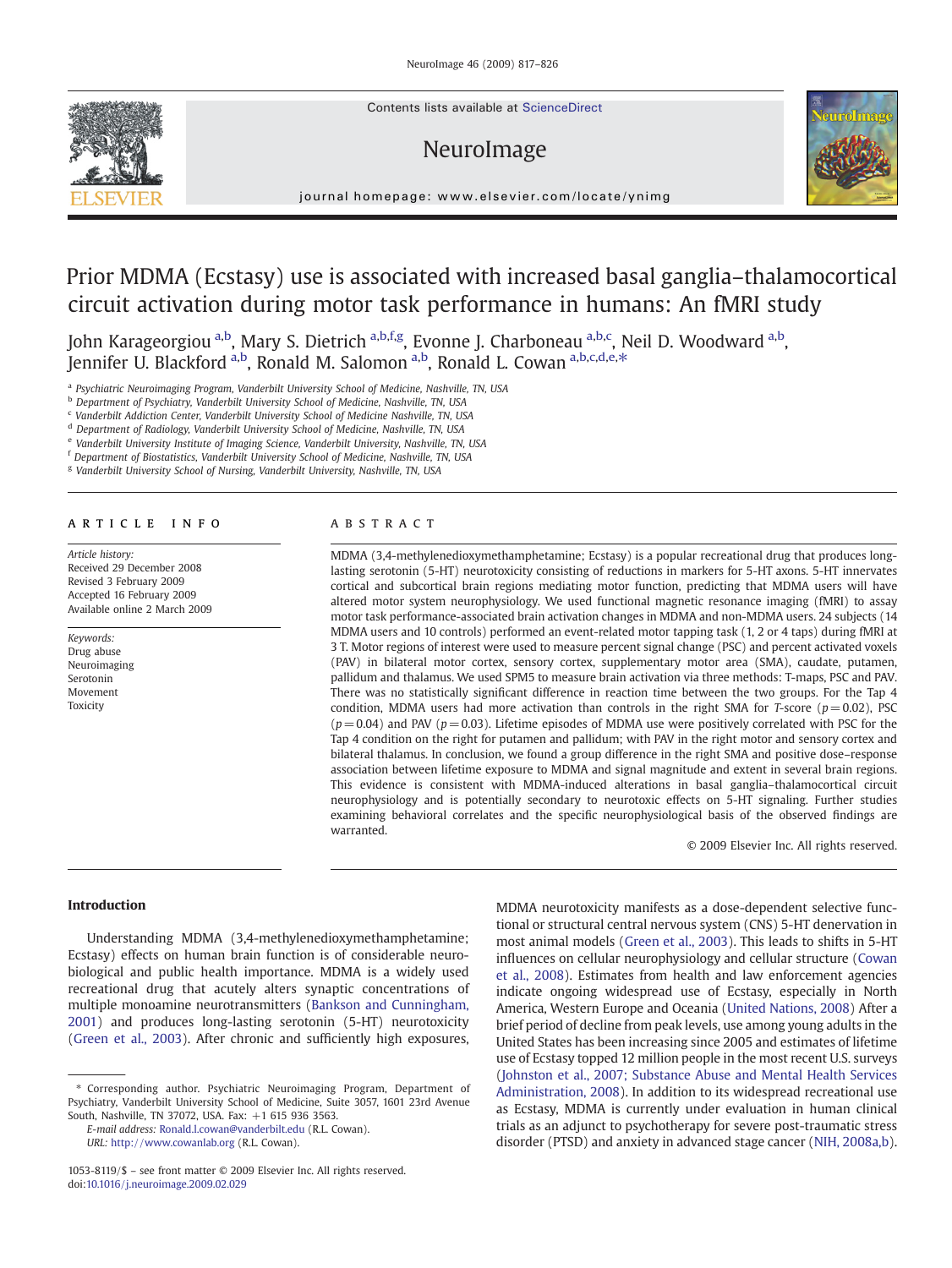In this context, additional studies of CNS effects of MDMA use are essential to inform potential MDMA users and to guide public policy with regard to the potential risks and benefits of the drug.

MDMA use is associated with a broad range of neuropsychiatric sequelae, but there has not been consensus regarding MDMA effects on brain neurophysiology, with functional neuroimaging studies reporting increased, decreased, or mixed activation differences in MDMA user groups versus comparison groups [\(Cowan et al., 2006,](#page-8-0) [2007a,b; Cowan, 2007; Daumann et al., 2003a,b, 2004a; Jacobsen et](#page-8-0) [al., 2004; Jager et al., 2007a,b, 2008b; Moeller et al., 2004, 2007;](#page-8-0) [Valdes et al., 2006\)](#page-8-0). Examining the specific neurophysiological consequences of MDMA use is complicated by several factors, including the possibility that brain differences that may be associated with a tendency for MDMA or polydrug use pre-date MDMA use and the fact that contemporary MDMA users are largely polydrug users. Many functional neuroimaging paradigms rely on standard statistical parametric mapping approaches that use statistical models to compare group differences in mean activation maps (commonly as T- or z-scores). This approach, while a powerful method of detecting between-group differences in brain activation, may be less appropriate in drug abuse research. Since drug use may have a graded effect on the outcome of interest (and thus produce greater variation about the mean), increasing levels of drug exposure may be associated with incremental influences on the variable under study that are not well reflected in average differences. In support of this line of reasoning, in an analysis of visual system activation in MDMA users, we ([Cowan et](#page-8-0) [al., 2006\)](#page-8-0) reported no group differences in activation for MDMA polydrug users versus non-MDMA polydrug users, but a within-group analysis of the degree of MDMA exposure on brain activation revealed a specific positive correlation between MDMA use and spatial extent of brain activation in visual cortex.

Although probing the neurophysiological underpinnings of neurocognitive functions, such as verbal memory, that have been repeatedly documented to be impaired in MDMA users may appear to be the most obvious approach to examining altered brain function, a strong argument can also be made for probing primary sensory or motor system function in MDMA users. A compelling case can be made that MDMA-induced 5-HT toxicity is likely manifest in motor system function. 5-HT axons arising from the brainstem raphe nuclei innervate motor areas, including basal ganglia, thalamus, and cortex as part of the basal ganglia–thalamocortical circuit [\(DeVito et al., 1980;](#page-8-0) [Lavoie and Parent, 1990; McQuade and Sharp, 1997; Wilson and](#page-8-0) [Molliver, 1991\)](#page-8-0). This circuit includes supplementary motor area (SMA), precentral gyrus (primary motor cortex; MC), caudate and putamen, globus pallidus, and motor thalamus ([Alexander et al., 1990;](#page-8-0) [Herrero et al., 2002\)](#page-8-0). The dorsal raphe nucleus, which is thought to give rise to the bulk of serotonergic fibers susceptible to MDMA toxicity ([Wilson et al., 1989](#page-9-0)), has a major role in motor system neurophysiology [\(Jacobs and Fornal, 1997\)](#page-8-0). MDMA administration in rats produces chronic alterations in motor responses ([Balogh et al.,](#page-8-0) [2004; Gyongyosi et al., 2008](#page-8-0)). Studies of resting brain activity in human MDMA users demonstrate MDMA effects on some motor regions with increased regional blood volume in the globus pallidus [\(Reneman et al., 2000](#page-9-0)) and decreased metabolic rate in the caudate and putamen [\(Obrocki et al., 2002a,b](#page-9-0)). Additional evidence supports structural changes in the 5-HT system in MDMA users with lower levels of the 5-HT reuptake transporter (located on 5-HT axon terminals) in some motor areas ([McCann et al., 2008\)](#page-9-0).

# Study approach and hypothesis

It is critically important to directly examine task-evoked motor system function in MDMA users because of the compelling pre-clinical rationale and evidence for MDMA effects on 5-HT reuptake transporter levels and resting physiology in motor regions in humans. Using functional magnetic resonance imaging (fMRI) during performance of a parametrically modulated slow event-related finger tapping task, we compared motor tap-induced regional brain activation in MDMA users and non-MDMA users. We also conducted an analysis of dose– response effects of prior recreational MDMA exposure on brain activation measures. For the reasons reviewed earlier, we did not predict that MDMA users would show differences in the betweengroup comparison but that the degree of prior MDMA use would correlate with brain activation measures in motor regions. In general support of our hypotheses, we found a single region that differed between groups and multiple brain regions in which activation was positively correlated with the degree of MDMA use. These results suggest that MDMA use is associated with long-lasting neurophysiological changes in multiple cortical and subcortical brain regions mediating voluntary motor function.

# Methods

Methods format, including section headings, corresponds where appropriate to guidelines for reporting MRI studies as suggested by [Carter et al. \(2008\) and Poldrack \(2007\)](#page-8-0). The study used a casecontrol parametric measures design to assess BOLD signal as a marker for brain function during a motor task. The between-subjects factor was group (MDMA users and non-MDMA users). The within-subjects factor was level of motor activity for several tapping conditions.

# Human subjects

# Participants

Participants were recruited for this report as part of a larger ongoing observational study examining MDMA effects on structural, functional, and spectroscopic indices of brain function using magnetic resonance imaging. Each participant took part in various components of the overall study. Twenty-seven right-handed participants [16 MDMA polydrug users (4 females) and 11 non-MDMA using controls (5 females), age range of  $18-35$  years (mean  $25.2$ ,  $SD = 5.6$ )] participated in the motor function portion of the study. Data from 24 participants having useable data are reported (excluded participants are described below). Participants were recruited via advertisements in local news media, email, flyers in dance venues, and by word of mouth. The advertisements stated that Ecstasy or other drug users ages 18–35 were needed for a study of drug effects on the brain and indicated that participants would be compensated for their time. Participants were provisionally screened by phone for inclusion/ exclusion criteria. To avoid participant sharing of perceived inclusion/ exclusion criteria participants admitted or excluded from the study were not told which criteria were used to permit or exclude enrollment. This approach was adopted to help prevent participants from misrepresenting clinical or drug use history in order to gain study entry. Participants were blind to all inclusion/exclusion criteria other than the requirement for Ecstasy or other drug use.

# Entry criteria

Study inclusion criteria were: age 18–35 with self-reported history of prior MDMA or other drug use. Exclusion criteria were: 1) MDMA use history—self-reported lifetime use of less than 5 tablets of MDMA (for MDMA user group to exclude participants with very low-level MDMA use), 2) psychiatric history—history of current or past substance or alcohol dependence, history of current or past DSM-IV (as determined by Structured Clinical Interview for Diagnosis; SCID-C) [\(First et al., 1997](#page-8-0)). Axis 1 psychiatric disorder (except substanceinduced mood disorder or substance abuse), 3) medication use—taking psychoactive medications whether prescription or over-the-counter within six weeks prior to the study (defined as: antihypertensives, antiepileptic, antianxiety, antipsychotic, antidepressant, psychostimulants, inkgo biloba, ephedra, St. John's Wort), 4) systemic medical illness—e.g. chronic hepatitis, seizure disorder, HIV, diabetes, thyroid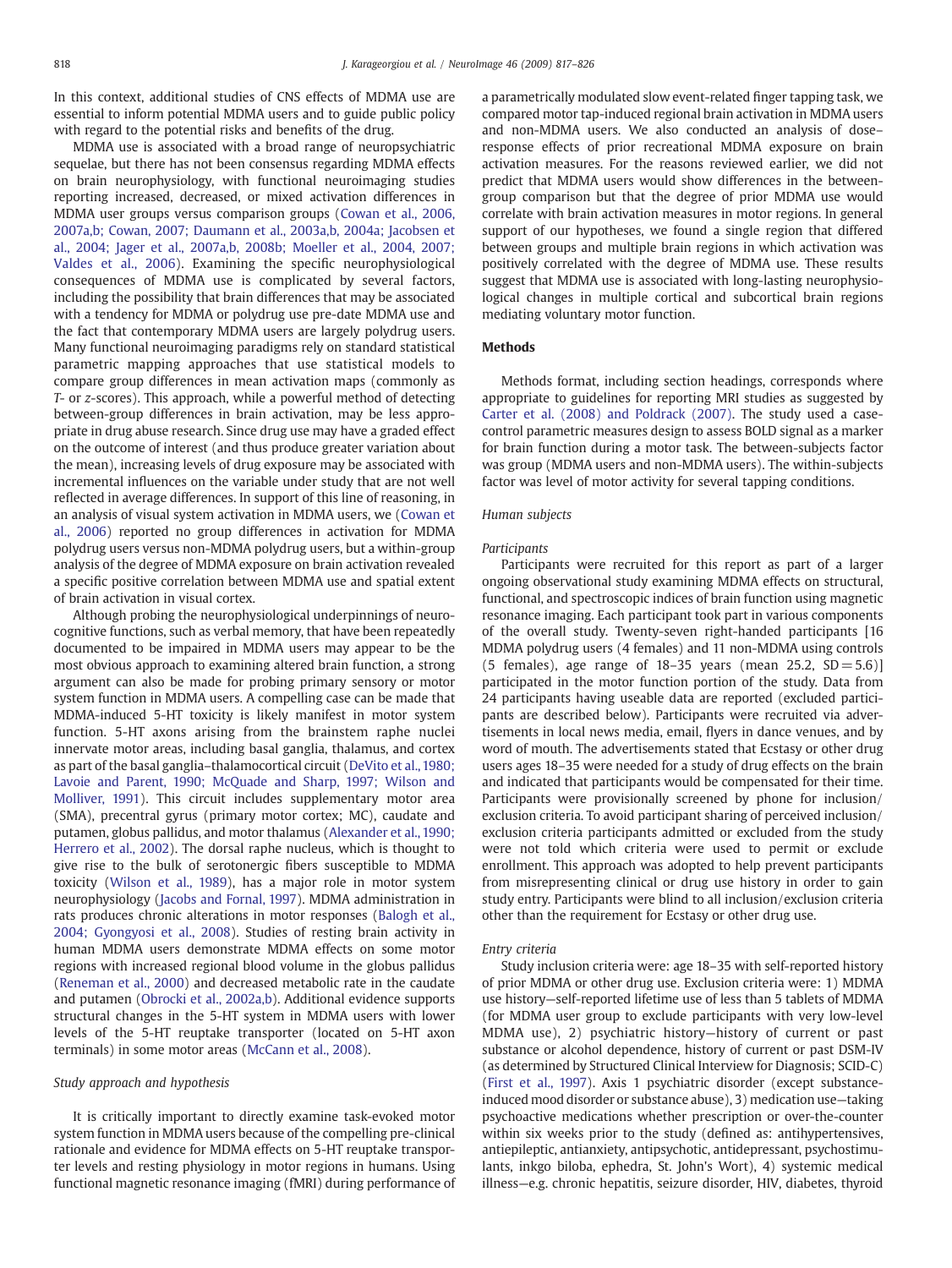<span id="page-2-0"></span>or parathyroid disorder, Lupus, cerebral vasculitis, hypertension, cancer (other than skin cancer), 5) head injury—history of loss of consciousness for over 30 min, 6) contraindications to MR scanning claustrophobia, implanted medical devices, pacemaker, aneurysm clips, non-removable metallic piercings, other possible metal in the body including shrapnel, sheet metal filings, pregnancy, and 7) positive urine drug screen or alcohol breathalyzer screen on the scan day.

# Abstinence criteria

Participants were asked to abstain from alcohol and cannabis use for at least 48 h prior to the study day and to abstain from all other drugs for at least 14 days. To encourage participants to remain honest about drug use occurring between screen day and MRI scanning days, participants were asked to contact study staff if any interim drug use occurred so that the study could be rescheduled without penalty to the subject.

#### Screening

No participants had a lifetime Axis I psychiatric diagnosis. Participants also completed detailed substance abuse questionnaires using a time-line follow back method [\(Fals-Stewart et al., 2000\)](#page-8-0). The questionnaires probed drug use history in alcohol, cannabis, stimulants, hallucinogens, opiates, sedatives, dissociative anesthetics, anabolic steroids, and inhalants. The questionnaire contains items to indicate when a specific drug was last used, number of total lifetime episodes, episodes in the last month, and approximate amount of the drug used ([Cowan et al., 2006, 2007a,b](#page-8-0)). Subjects updated the drug screening questionnaire on each study day (to ensure accurate assessment of recent use) and were screened on each study day to rule out pregnancy (urine; QuPid One Step Pregnancy Test; Stanbio Laboratory, Inc. San Antonio, TX), recent drug use (urine; amphetamines, methamphetamines, barbiturates, benzodiazepines, cannabinoids, cocaine, opiates, PCP and tricyclic antidepressants; Triage Drugs of Abuse Panel, Biosite Diagnostics, San Diego, CA), or alcohol use (breath; Alco Sensor III, Intoximeters, St. Louis, MO). Subjects having a positive urine, pregnancy, or alcohol screen were removed from the study prior to MRI scanning.

# Confidentiality

To protect participant confidentially, a Certificate of Confidentiality was obtained from the National Institute on Drug Abuse (NIDA) and participants were informed of the Certificate protections in the informed consent document.

#### Excluded participants

Of the 27 initial participants in the motor study, data from two participants was excluded for achieving less than 70% accuracy on the behavioral tasks. Data from one participant was excluded for excessive

# Table 1

Age and drug use variables for commonly used drug classes by MDMA/non-MDMA user status.



Fig. 1. Task design demonstrating visual stimuli and stimulus onset times. Not to scale. Scan time 266 s.

head motion in the scanner. The demographics of the final study group are shown in Table 1.

# Ethics approval

Research participants provided written informed consent for study participation. The study was approved by the Vanderbilt University Institutional Review Board and conformed to the World Medical Association Declaration of Helsinki.

#### Experimental design

# Task design

We chose a randomized event-related parametric (i.e. 1, 2 or 4 taps) design to minimize habituation, permit the removal of error trials, and assess the relationship between activation and motor effort (Fig. 1). The instructions and stimuli were projected onto a screen placed just behind the subject's head using an Avotec projector. Participants viewed the task via a mirror attached to the head coil. Participants were instructed to tap their right index finger as quickly and accurately as possible according to the number presented. A fivebutton keypad (Rowland Institute of Science, Boston, MA) was used to collect response time data. The stimuli were presented for one s and responses were recorded using E-Prime Version 2.0 (Psychology Software Tools, Inc. Pittsburgh, PA, USA; [http://www.pstnet.com/](http://www.pstnet.com/index.htm) [index.htm\)](http://www.pstnet.com/index.htm). The stimuli presented were: "1", "2", or "4" as white numbers on a black background. The onset time for each stimulus is

|                            | <b>MDMA</b>  |          |                 |                             | Non-MDMA |        |                 |                             |
|----------------------------|--------------|----------|-----------------|-----------------------------|----------|--------|-----------------|-----------------------------|
|                            | Min.         | Max.     | Mean $(S.D.)$   | Abstinence days mean (S.D.) | Min.     | Max.   | Mean $(S.D.)$   | Abstinence days mean (S.D.) |
| Age                        | 18.0         | 35.0     | 26.0(5.4)       |                             | 18.0     | 33.0   | 22.9(5.4)       |                             |
| Ecstasy episodes           | 8            | 80       | 29.6(20.1)      | 669.4 (664.5)               | 0        | 0      |                 |                             |
| Ecstasy milligrams*        | 400.0        | 8000.0   | 2365.2 (2018.3) |                             |          | 0      |                 |                             |
| Alcohol episodes           | 12           | 4306     | 845.5 (1149.1)  | 22.3(18.5)                  | 26.0     | 2143   | 466.6 (651.1)   | 23.5(11.5)                  |
| Alcohol units*             | 24.0         | 12,254.0 | 3353.2 (3909.0) |                             | 63.0     | 6243.0 | 1944.0 (2479.2) |                             |
| Cannabis episodes          | $\Omega$     | 2501     | 399.27 (754.4)  | 574.5 (1776.3)              | 2.0      | 1516   | 202.0 (463.9)   | 194.5 (272.5)               |
| Cannabis joints*           |              | 1250     | 229.19 (387.1)  |                             | 0.5      | 759.0  | 128.6 (233.7)   |                             |
| Cocaine episodes           |              | 104      | 26.7(33.2)      | 676.5 (980.1)               | 0        | 31     | 3.9(9.7)        | 399.7 (345.0)               |
| Cocaine gram               | 0            | 100.4    | 15.4 (26.7)     |                             | 0        | 9.0    | 1.0(2.8)        |                             |
| Methamphetamine episodes   |              | 85       | 10.9(24.0)      | 1655.9 (1364.0)             | $\Omega$ | 17     | 1.7(5.4)        | 193.0 $(N/A)$               |
| Methamphetamine milligrams | $\mathbf{0}$ | 2950.0   | 377.3 (862.3)   |                             |          | 610.0  | 61.0 (192.9)    |                             |

⁎The standardized drug values are 50 mg per tablet MDMA; a unit of alcohol is 14 g pure alcohol (12 oz. beer or standard drink equivalent); a joint consists of 10 puffs of cannabis. ⁎⁎Days since last dose. All participants used alcohol. All participants except for one MDMA user used cannabis. In the control group; 2 used amphetamines, 1 used methamphetamine, and 3 used cocaine. In the MDMA group; 4 used amphetamines, 7 used methamphetamine and 9 used cocaine.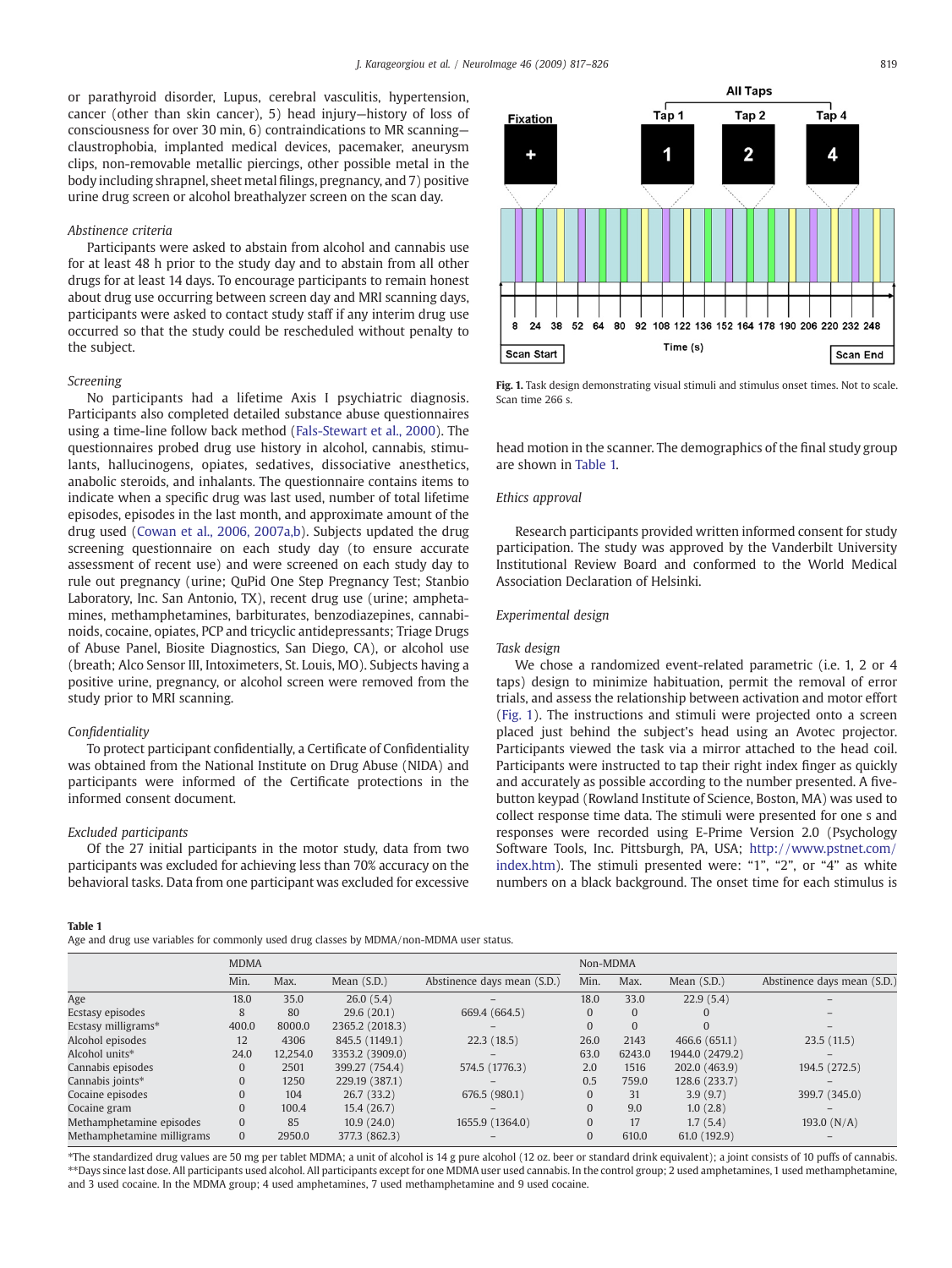<span id="page-3-0"></span>presented in [Fig. 1.](#page-2-0) The intertrial interval was jittered and ranged from 11 to 15 s, with a mean intertrial interval of 13.12 s. There were three conditions measured: Tap 1 (one tap), Tap 2 (two taps), and Tap 4 (four taps). This protocol was executed for each subject and each study run had the same stimulus presentation sequence. Two functional task runs were acquired for each participant except for four participants who had one functional run (due to time constraints or scanner error). Errors were defined as non-completion of the task.

# fMRI acquisition

Imaging was performed using a Philips 3 T Intera Achieva MRI scanner (Philips Medical Systems, Andover, MA, USA). In each 266 second functional run, 28 field echo EPI (130 dynamics, 4.50 mm slice thickness with 0.40 or 0.45 mm gap, 2 s TR, 35 ms TE, 79° flip angle, FOV = 240, matrix =  $128 \times 128$ ) scans were acquired. For coregistration of the functional data, 170 whole-brain 3-D anatomical T1-weighted/TFE (with SENSE coil) images were taken for each subject (4.6 s TE, 8° flip angle, FOV = 256, matrix =  $256 \times 256$ , voxel size =  $1 \times 1 \times 1$  mm).

# fMRI preprocessing

Data were analyzed using SPM5 (Wellcome Department of Cognitive Neuroscience, London, UK) utilizing the General Linear Model (GLM). The functional data was temporally processed using the first slice as a reference for order. Each individual's functional data was spatially realigned (to mean) to correct for motion and then coregistered to their anatomical image. Next, the anatomical and functional images were normalized into stereotactic space using SPM's 152 average T1 template (Montreal Neurological Institute). The normalized functional images were then smoothed with a full-width half maximum (FWHM) 8 mm Gaussian kernel.

#### fMRI data analysis

Regions of interest. Because of the a priori interest in motor-associated regions of the brain, an explicit mask was used to include only motorrelated regions of interest and increase statistical power by reducing the number of statistical comparisons. Motor-relevant regions were selected as according to the basal ganglia–thalamocortical circuits described by [Alexander et al. \(1990\)](#page-8-0) and the explicit mask was created using MarsBaR ([Brett et al., 2002](#page-8-0)). The masking image was a combination of seven bilateral motor regions found in the aal toolbox for SPM ([Tzourio-Mazoyer et al., 2002](#page-9-0)). The specific bilateral regions of interest used to create the masking image were as follows: supplementary motor area (SMA), precentral gyrus (primary motor cortex; MC), caudate, putamen, pallidum, thalamus, and postcentral gyrus (primary sensory cortex).

Between-groups contrasts. Contrast images comparing each tap condition to baseline were created for each subject. These contrast images were then entered into a second level random effects analysis for between-group contrasts using a two-sample T-test (MDMA users versus non-MDMA users). The statistical parametric maps (SPMs) generated from the between-group comparison were thresholded at a whole-brain cluster-corrected alpha level of  $p \leq 0.05$  for a voxel-wise alpha of  $p = 0.001$  (cluster size 26 voxels).

Within-group contrasts. Since the degree of MDMA use has been associated with altered spatial extent of regional brain activation [\(Cowan et al., 2007a,b\)](#page-8-0), we analyzed regional brain activation as both mean percent BOLD signal change and the spatial extent (number of suprathreshold voxels) of activation per ROI. Mean BOLD percent signal change was calculated for the ROI using the MarsBaR toolbox [\(Brett et al., 2002](#page-8-0)) for SPM. The spatial extent of activation was measured by determining the percent of suprathreshold voxels  $(p<0.001)$  within an ROI.

# Statistical methods

Statistical analyses for descriptive data, behavioral task data, and for fMRI measures (percent BOLD signal change and percent activated voxels) were analyzed using SPSS (SPSS for Windows version 15.0 software; SPSS Inc.). Descriptive statistical summaries presented are means and standard deviations unless otherwise specified. Reaction time data were normally distributed, thus analysis of the withinsubjects tap condition and between-groups MDMA use condition was conducted using multivariate mixed-effects analysis of variance. This enabled us to both control Type I error rates and to look for a possible interaction effect of tap condition (1, 2, or 4 taps) and MDMA use (dose) on reaction times. Activation data were not normally distributed, therefore univariate Mann–Whitney tests were used to assess MDMA use group differences in those values.

Since we were primarily interested in long-term cumulative effects of MDMA exposure within the MDMA use group, drug use variables were summarized as lifetime episodes (defined as each discrete 24 hour period). However, because both MDMA and non-MDMA user groups had exposure to other drugs, we also analyzed the possible covarying association of lifetime episodes of drug use for the drugs most commonly used by our participants (alcohol, cannabis, cocaine, and methamphetamine) and outcomes of interest. As expected, drug exposure was not normally distributed; thus, bivariate associations between drug exposure and fMRI measures were quantified using Spearman correlation coefficients based on ranks; multivariate methods of association (canonical correlation) incorporating drug exposure also used ranked data as the basis for analysis. We acknowledge that a large number of tests were conducted in this study. Tests were considered statistically significant on 2-tailed analysis if  $p \leq 0.05$ . Because we expected that outcome variables across motor system would be intercorrelated to some degree, we estimated the statistical threshold for significance after accounting for multiple comparisons using the method of [Sidak \(1967\) and Holland](#page-9-0) [and Copenhaver \(1987\)](#page-9-0). When possible, multivariate methods (e.g., mixed-effects multivariate ANOVA, canonical correlation) were used to provide some control of the possible, study-wise Type I error rate.

#### Results

Participant characteristics by group are summarized in [Table 1.](#page-2-0) There were 14 MDMA polydrug users (4 females) and 10 non-MDMA users (5 females). MDMA users had overall greater exposure to

Table 2 Activated voxels in anatomical regions of interest.

| Global task activation (Tap 1, Tap 2, Tap 4) |       |               |                     |                      |              |              |  |
|----------------------------------------------|-------|---------------|---------------------|----------------------|--------------|--------------|--|
| Anatomical area                              | Peak  | Percent BOLD  | Percent             | MNI coordinates {mm} |              |              |  |
|                                              | T     | signal change | activated<br>voxels | $\chi$               | $\mathcal V$ | Z            |  |
| Supp motor area L                            | 11.91 | 0.42          | 40.5                | $\Omega$             | 9            | 45           |  |
| Supp motor area R                            | 7.04  | 0.31          | 30.9                | 9                    | $-9$         | 60           |  |
| Precentral gyrus L                           | 10.67 | 0.36          | 33.5                | $-30$                | $-21$        | 63           |  |
| Precentral gyrus R                           | 7.94  | 0.22          | 13.2                | 39                   | $\Omega$     | 48           |  |
| Caudate L                                    | 8.60  | 0.13          | 9.3                 | $-12$                | 9            | 6            |  |
| Caudate R                                    | 7.18  | 0.13          | 9.6                 | 12                   | 3            | 9            |  |
| Putamen L                                    | 7.23  | 0.26          | 21.1                | $-30$                | 6            | $\mathbf{0}$ |  |
| Putamen R                                    | 6.07  | 0.22          | 17.3                | 27                   | 6            | 3            |  |
| Pallidum L                                   | 9.34  | 0.28          | 16.1                | $-18$                | 3            | 3            |  |
| Pallidum R                                   | 7.41  | 0.24          | 12.4                | 18                   | 6            | $\mathbf{0}$ |  |
| Thalamus L                                   | 8.9   | 0.23          | 20.6                | $-12$                | $-15$        | 3            |  |
| Thalamus R                                   | 8.45  | 0.21          | 17.2                | 9                    | $-15$        | 3            |  |
| Postcentral gyrus L                          | 10.54 | 0.35          | 35.4                | $-45$                | $-18$        | 54           |  |
| Postcentral gyrus R                          | 9.20  | 0.12          | 8.8                 | 51                   | 6            | 27           |  |

Peak T is for activated voxel group at statistical threshold of  $p<0.05$  FWE correction and extent threshold= 50 voxels. Percent BOLD signal change is for the entire anatomical region. Percent activated voxels is percent of total ROI volume. MNI coordinates are for peak T value.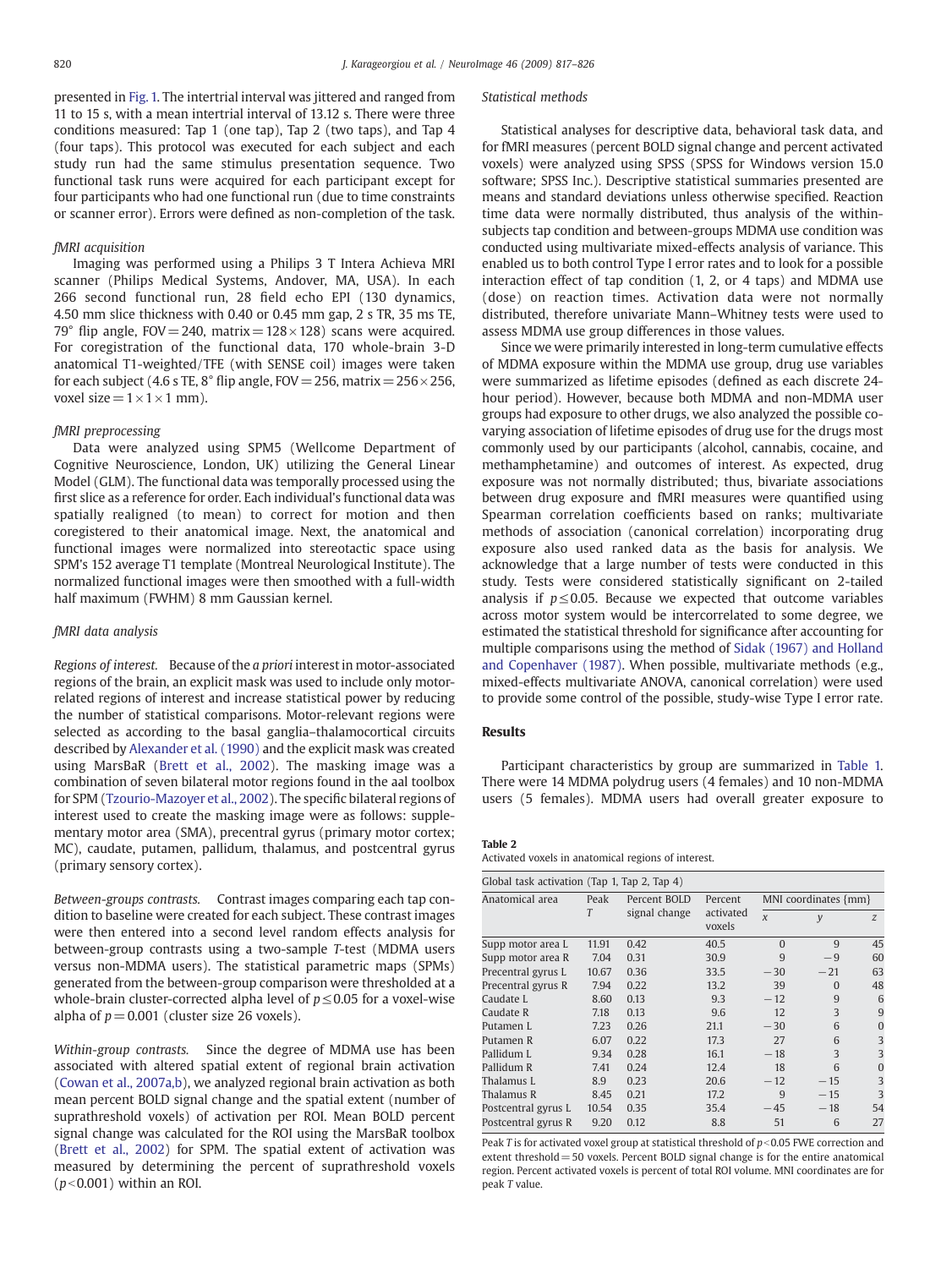<span id="page-4-0"></span>cocaine than their non-MDMA counterparts (Mann–Whitney test;  $p = 0.022$ ) but there were no differences for use levels of other drugs.

# Global task effects on brain activation

To confirm task-related activation in motor brain regions, we first examined activation during task performance across all task conditions (Tap 1, Tap 2, and Tap 4) and all subjects, irrespective of group status ([Table 2;](#page-3-0) Fig. 2). The peak T-score is a useful index of maximal activation in the ROI, the percent activated voxels measure is an indicator of the spatial extent of activation or proportion of the ROI activated by the task, and the percent BOLD signal change reflects the mean signal change across the entire ROI. All fourteen regions of interest were activated by the task compared to baseline (fixation). The most intense activations were on the left side in supplemental motor area (SMA), precentral gyrus (primary motor cortex) and postcentral gyrus (primary sensory cortex). The basal ganglia (caudate, putamen, and pallidum) and thalamus generally showed less intense activations than cortex, but the pattern for greater left sided activation was still largely evident.

# Global task effects and task performance

To examine the relationship between task performance and brain activation measures, we summarized the associations between reaction time and activation as percent BOLD signal change and percent activated voxels for each ROI across all participants regardless of group status (reaction times and activation measures were averaged across all subjects for each condition). Overall, there was a general tendency for both activation measures to show positive correlations with reaction time for Tap 1, with mostly negative, but non-significant associations for Tap 2, and with stronger negative, correlations for Tap 4. Correlations of reaction time (using a p value of  $\leq$ 0.05 uncorrected for multiple comparisons) with activation measures reached statistical significance for right precentral gyrus  $(r<sub>s</sub>= 0.580, p= 0.030)$  and bilateral thalamus (right:  $r<sub>s</sub>= 0.668$ ,  $p= 0.009$ ; left:  $r_s = 0.575$ ,  $p= 0.032$ ) for percent activated voxels and



Fig. 3. Reaction time (ms) grouped according to MDMA user status and stimulus.

in right putamen ( $r_s = 0.546$ ,  $p = 0.044$ ) and pallidum ( $r_s = 0.634$ ,  $p = 0.015$ ) for the percent BOLD signal change measure.

# Between-group effects

Prior to conducting group comparisons, we tested for effects of age and gender on the behavioral and fMRI outcome variables. There was no statistically significant association of age or gender with reaction time, nor with percent BOLD signal change or percent activated voxels for either task or brain region. Therefore, age and gender were not further considered as possible confounders in subsequent analyses.



Fig. 2. Global task activation (Tap  $1 +$  Tap  $2 +$  Tap 4) versus baseline showing activation and T-score intensities in anatomically selected motor regions.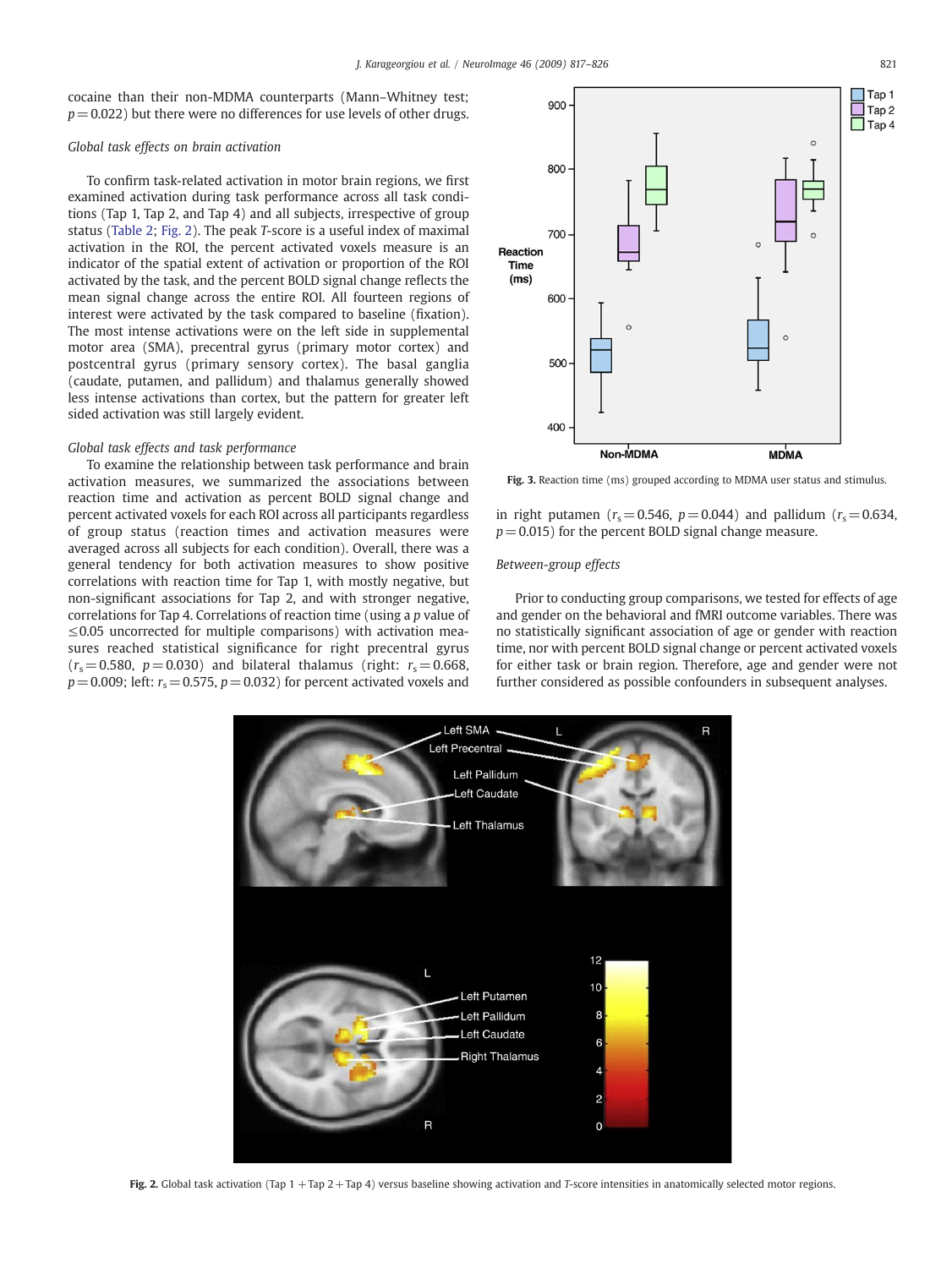|       |                | Stimulus condition MDMA mean (S.D.) Non-MDMA mean (S.D.) Effect size $p^a$ |      |       |
|-------|----------------|----------------------------------------------------------------------------|------|-------|
| Tap 1 | 523.07 (63.93) | 498.91 (67.22)                                                             | 0.36 | 0.381 |
| Tap 2 | 706.09 (71.53) | 671.02 (59.08)                                                             | 0.49 | 0.217 |
| Tap 4 | 773.76 (33.37) | 768.19 (31.66)                                                             | 0.17 | 0.685 |

Analysis of stimulus condition by MDMA group indicated a statistically significant linear effect of tap condition ( $p<0.001$ ), however no statistically significant difference in that linear pattern with MDMA use  $(p=0.644)$  (multivariate mixed-effects analysis of variance). <sup>a</sup> Post-hoc univariate tests of MDMA group differences within each stimulus condition (independent T-test).

# Task performance

Reaction time data are presented in [Fig. 3.](#page-4-0) The reaction times used for the analysis were the average of each subject's responses per condition. Analysis of tapping stimulus condition by group indicated a statistically significant linear effect on reaction time of tap condition  $(p<0.001)$ , however there was no statistically significant difference in that linear pattern with MDMA use ( $p = 0.644$ ; mixed-effect, multivariate analysis of variance). Similarly, post-hoc tests indicated no statistically significant differences in reaction time between MDMA users and non-users within any of the three tap stimuli (Table 3).

# Statistical activation maps

There were no differences in activation between MDMA users and non-MDMA users for the Tap 1 and Tap 2 conditions. For the Tap 4 condition, MDMA users demonstrated greater activation in the right supplementary motor area (peak T-score 5.18, z-score 4.20; Fig. 4).

We compared the magnitude of regional BOLD signal change (percent BOLD signal change) and the spatial extent of activation (percent activated voxels) by group and region for the MDMA use groups.

# Percent BOLD signal change

There were no statistically significant differences for percent BOLD signal change between groups for either region on the Tap 1 or Tap 2 tasks. However, consistent with the findings from the T-score analysis, percent BOLD signal change for the Tap 4 condition showed greater activation in the MDMA, versus non-MDMA group for the right SMA (Mann–Whitney test;  $0.41 \pm 0.14$  versus  $0.29 \pm 0.28$ ,  $p = 0.035$ ).

# Percent activated voxels

There were no statistically significant differences for the percent of activated voxels between groups for either region on the Tap 1 and Tap 2 tasks. However, consistent with the percent BOLD signal change findings, for the Tap 4 condition we found a statistically significant difference between MDMA users and non-MDMA users for percent activated voxels in the right SMA (Mann–Whitney test;  $27.05 \pm 15.4$ versus  $22.45 \pm 25.5$ ,  $p = 0.026$ ).

# MDMA dose effects on brain activation

Because of the between-group differences found in the Tap 4 condition, we restricted our subsequent within-group analyses of drug effects to that condition. We investigated the associations of drug dose with task performance, percent BOLD signal change, and percent activated voxels across all subjects reporting exposure to a particular drug (i.e. we did not restrict this analysis to the MDMA users only, except for the analysis of MDMA effects).

#### Task performance

The degree of drug use as lifetime episodes was not correlated with task performance  $(p>0.05)$ .

### Percent BOLD signal change

Bivariate associations of MDMA use with regional percent BOLD signal change for the Tap 4 condition are shown in [Table 4.](#page-6-0) The strongest correlations of lifetime episodes of MDMA use were in the right putamen ( $r_s$  = 0.546,  $p$  = 0.044) and right pallidum ( $r_s$  = 0.634,  $p = 0.015$ ). There were no statistically significant correlations between lifetime use episodes of alcohol, cannabis, cocaine or methamphetamine and percent BOLD signal change.



Fig. 4. Group differences (MDMA users – non-MDMA users) for Tap 4. Cluster-level significance (p=0.024, cluster size 38 voxels) in the right supplementary motor area (SMA), (MNI coordinates: 6, 12, 57) with a maximum T-score of 5.18.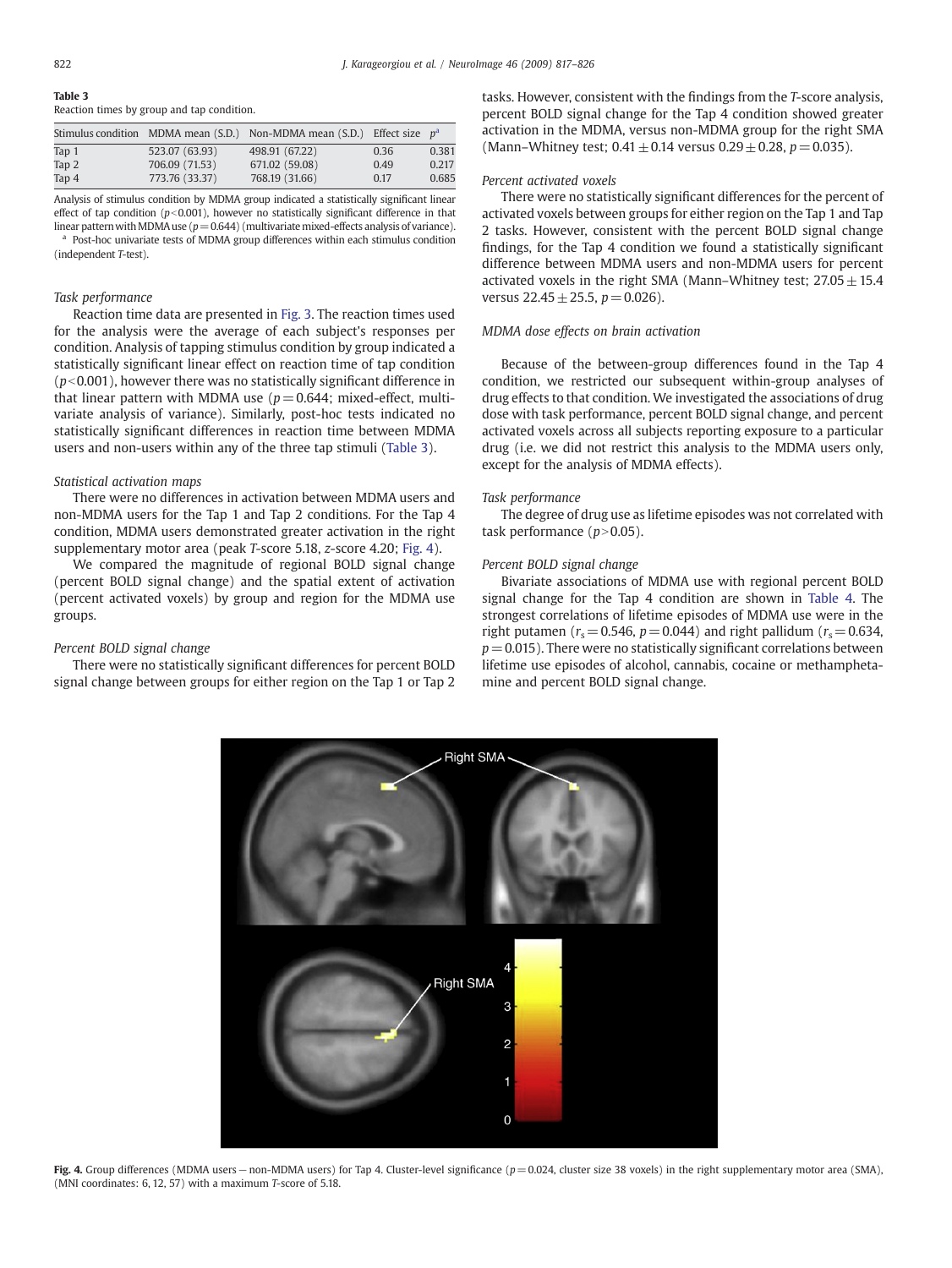<span id="page-6-0"></span>Table 4 Regional brain activation correlation with MDMA use.

| Regions of       | Percent BOLD signal change |       |                   | Percent activated voxels |  |  |
|------------------|----------------------------|-------|-------------------|--------------------------|--|--|
| interest         | (r <sub>s</sub> )          | p     | (r <sub>s</sub> ) | $\boldsymbol{p}$         |  |  |
| SMA <sub>L</sub> | 0.517                      | 0.058 | 0.343             | 0.230                    |  |  |
| SMA R            | 0.380                      | 0.180 | 0.370             | 0.193                    |  |  |
| Precentral L     | 0.241                      | 0.406 | 0.341             | 0.232                    |  |  |
| Precentral R     | 0.477                      | 0.084 | 0.580             | 0.030                    |  |  |
| Caudate L        | 0.411                      | 0.144 | 0.343             | 0.230                    |  |  |
| Caudate R        | 0.405                      | 0.151 | 0.332             | 0.246                    |  |  |
| Putamen L        | 0.376                      | 0.185 | 0.248             | 0.393                    |  |  |
| Putamen R        | 0.546                      | 0.044 | 0.354             | 0.214                    |  |  |
| Pallidum L       | 0.453                      | 0.104 | 0.280             | 0.333                    |  |  |
| Pallidum R       | 0.634                      | 0.015 | 0.480             | 0.082                    |  |  |
| Thalamus L       | 0.418                      | 0.137 | 0.575             | 0.032                    |  |  |
| Thalamus R       | 0.458                      | 0.100 | 0.668             | 0.009                    |  |  |
| Postcentral L    | $-0.034$                   | 0.908 | 0.262             | 0.365                    |  |  |
| Postcentral R    | 0.230                      | 0.428 | 0.642             | 0.013                    |  |  |

Correlation of percent BOLD signal change and percent activated voxels with lifetime episodes of MDMA use according to pre-defined anatomical region of interest for Tap 4 condition.  $r<sub>c</sub>$  = Spearman's rho.

Bolded = statistically significant ( $p<$  0.05; two-tailed).

#### Percent activated voxels

Bivariate associations of MDMA use with percent activated voxels for the Tap 4 condition are shown in Table 4. Lifetime episodes of MDMA use were positively correlated with percent activated voxels in the right precentral cortex ( $r<sub>s</sub> = 0.580$ ,  $p = 0.030$ ), left thalamus  $(r<sub>s</sub>= 0.575, p= 0.032)$ , right thalamus  $(r<sub>s</sub>= 0.668, p= 0.009)$  and right postcentral cortex ( $r_s$  = 0.642,  $p$  = 0.013).

Analysis of the associations of other drug use with percent activated voxels revealed a statistically significant correlation of episodes of alcohol use with percent activated voxels in left postcentral ( $r_s$  = 0.422,  $p$  = 0.045), and left precentral ( $r_s$  = 0.442,  $p = 0.035$ ) cortex. There were no statistically significant associations of lifetime episodes of cannabis, cocaine, or methamphetamine use in any region for the Tap 4 condition. As reported above, neither of these regions had statistically significant associations with MDMA use, thus no further analysis for possible co-varying effects was conducted.

# Discussion

We hypothesized that recreational MDMA use would be associated with altered regional brain activation in motor regions during task performance. We tested this hypothesis using a translational research design based upon prior reports of MDMA-induced 5-HT neurotoxicity and the role of 5-HT in motor function. In addition to the increased activation in right supplementary motor area (SMA) in the MDMA group, greater MDMA use predicted increased regional brain activation across multiple regions mediating motor function, in agreement with our hypothesis. The results for the correlation of MDMA use with activation held for both ipsilateral (with reference to left primary motor cortex) and contralateral motor areas. This consistency suggests a general graded effect of MDMA exposure on brain activation during voluntary motor processing, likely reflecting altered regional neurophysiology and possibly due to MDMA effects on 5-HT signaling.

# Global task effects

The global task effects analysis demonstrated that the slow eventrelated tap design produced detectable activation in the a priori chosen motor regions. Slow event-related designs show linear summation with increasing stimulus frequency [\(Fransson et al.,](#page-8-0) [1999](#page-8-0)) and may provide a more accurate reflection of activation measures in circumstances associated with potentially altered neurovascular coupling, as in the case of MDMA effects on 5-HT innervation of cerebral blood vessels. The largely inverse relationship between tap reaction time and activation is somewhat consistent with earlier findings, in which reaction time was inversely correlated with activation in some cortical regions, but not in SMA ([Mohamed et al.,](#page-9-0) [2004](#page-9-0)). The exact mechanism for reduced BOLD signal with increased reaction time is unclear, but may reflect altered cerebral neurophysiology necessary for planning and execution of motor tasks.

# Between-group effects

Notably, the MDMA versus non-MDMA group comparison in this study found the greatest difference in activation in the SMA, with greater activation in MDMA users. Because there was no effect of MDMA use on task performance, this suggests that motor reaction time as measured by simple cued tap is not associated with MDMA use. Potential neurophysiological explanations for this finding may include increased synaptic input from other brain regions afferent to SMA, greater local synaptic activity, or a combination of the two. The greater SMA activation in MDMA users in the between-groups analysis could be interpreted at one level as a requirement for increased neuronal or metabolic resources in MDMA users to maintain task performance. This interpretation would be in line with the normal task performance in the MDMA group, and is consistent with increased activation but preserved task performance seen in individuals at risk for or progressing to Alzheimer's disease [\(Bondi et al.,](#page-8-0) [2005; Vannini et al., 2007\)](#page-8-0). Because SMA activation did not correlate with levels of MDMA use, it is possible that SMA effects are a trait difference pre-dating MDMA exposure or that MDMA affects SMA function at very low exposure levels, producing a ceiling effect.

# MDMA dose effects

The degree of prior MDMA use was positively associated with the degree of BOLD signal change and the spatial extent of activation in



Fig. 5. Simplified basal ganglia–thalamocortical circuit. Motor circuit paths begin with input arriving to the putamen from the supplementary motor area (SMA), and primary motor cortex (MC). Output from the putamen (and parallel flow from cortex as well) then continues via direct or indirect paths (not shown). The direct path consists of an inhibitory gamma-amino-butyric-acid (GABA) projection from the putamen to the globus pallidus internal segment (GPi) and substantia nigra pars reticulata (SNr). GPi and SNr send inhibitory GABAergic projections to the ventrolateral (VL) nucleus of the thalamus. VL thalamic projections to neocortex are glutamatergic and project to MC, including the hand region in primates [\(Holsapple et al., 1991](#page-8-0)). The simplified result of stimulation of the direct path in the basal ganglia–thalamocortical loop is excitatory input to the cortex. The indirect path of the basal ganglia–thalamocortical loop involves GABA inputs from the putamen to the globus pallidus external segment (GPe) which in turn provides a GABAergic projection to the subthalamic nucleus (STN). The STN receives direct input from cortex as well [\(Alexander et al. 1990\)](#page-8-0) and projects to the GPi and SNr via excitatory glutamate axons. GPI/SNr innervate the VL via GABAergic axons. The simplified result of cortical input to the indirect pathway is inhibition of excitatory thalamic input to the cortex.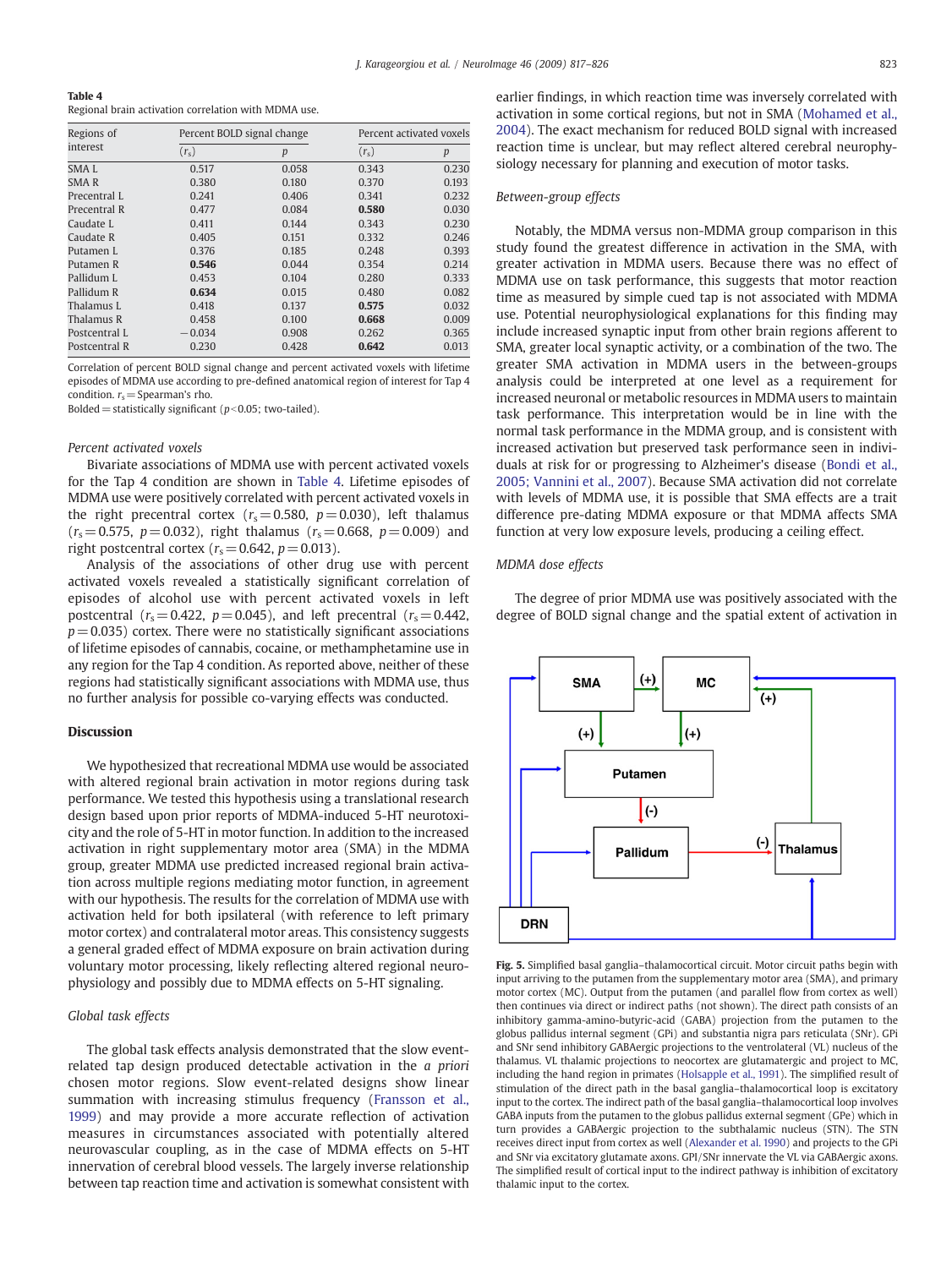multiple pre-defined cortical and subcortical anatomical regions. While the corticostriatal system consists of complexly interconnected loops and parallel circuits, voluntary motor output can be reasonably construed as initiated in SMA and feeding forward to relevant cortical and subcortical regions. Therefore, the increased activation in SMA, as discussed above, would be consistent with loss of a net inhibitory 5-HT input to SMA with subsequent increases in feed-forward excitation to motor cortex and subcortical putamen and pallidum. However, despite the between-group differences in right SMA activation, we did not find a corresponding significant effect in right SMA in the correlational analysis examining associations between the degree of MDMA use and activation measures. This suggests that increased right SMA activation does not follow into subcortical regions in a clear-cut manner.

# Serotonin (5-HT) and motor function

Two nuclear groups, the dorsal raphe and median raphe nuclei provide the bulk of 5-HT innervation to the cerebral cortex and basal ganglia in primates [\(Hornung, 2003](#page-8-0)). There is some overlap between regions innervated by dorsal raphe and median raphe ([Hornung,](#page-8-0) [2003](#page-8-0)), and the fiber specificity of MDMA effects is not known in humans. Because the preponderance of available evidence seems to favor a specific effect of MDMA on fine-diameter dorsal raphe fibers, we will refer generally to "loss" or "reduction" in 5-HT innervation in relation to the dorsal raphe.

As depicted in [Fig. 5](#page-6-0), dorsal raphe 5-HT axons innervate basal ganglia–thalamocortical structures at all levels. 5-HT receptors of varying subtypes and affecting multiple neurotransmitters are present in motor regions ([Fink and Gothert, 2007](#page-8-0)). Because 5-HT release has both direct (via heteroreceptors on neurons comprising the basal ganglia–thalamocortical circuit) and indirect effects on non-5-HT axons innervating those neurons, the consequences of MDMA effects on 5-HT are not easily predicted. However, the observed findings are consistent with a net increase in circuit activation with increasing exposure to MDMA.

# MDMA and motor function

Animal models of MDMA administration have suggested that MDMA produces chronic effects such as diminished motor response to MDMA administration or decreased effects of a 5-HT1B agonist [\(Balogh et al., 2004; Gyongyosi et al., 2008\)](#page-8-0). To our knowledge, prior studies have not used functional neuroimaging to probe task-evoked motor function in human MDMA users. Studies using fMRI to investigate other cognitive processes have found either no ([Jager et](#page-9-0) [al., 2007b\)](#page-9-0) or mixed task-dependent effects for prospective use ([Jager](#page-9-0) [et al., 2008a](#page-9-0)). Cross-sectional fMRI studies have found task and region dependent effects. In a study comparing occipital cortical activation to photic stimulation in MDMA users and controls, we found no between-group differences in occipital cortical activation but a positive correlation between lifetime MDMA use and the spatial extent of occipital activation ([Cowan et al., 2006\)](#page-8-0). [Moeller et al.](#page-9-0) [\(2004\)](#page-9-0) found increased activation in medial frontal cortex, thalamus, putamen, and hippocampus during performance of a delayed, but not an immediate memory task. A subsequent analysis examining impulsivity scores [\(Valdes et al., 2006](#page-9-0)) in the same cohort found that motor impulsivity scores correlated positively with dorsolateral prefrontal cortical activation but this finding was not related to MDMA use. In a series of cross-sectional studies ([Daumann et al., 2004a,b](#page-8-0)), MDMA users displayed a general trend for increased parietal activation during working memory performance. Despite no detected effects on memory, MDMA users had reduced activation and reduced spatial extent of activation in hippocampus during an episodic memory retrieval task ([Daumann et al., 2005](#page-8-0)). Conversely, [Jacobsen](#page-8-0) [et al. \(2004\)](#page-8-0) found longer reaction times and impaired hippocampal activation in a group of MDMA-exposed adolescents.

Other research has suggested that MDMA use is associated with altered brain structure or function in subcortical motor areas. Studies of resting brain activity in human MDMA users [\(Reneman et al., 2000](#page-9-0)) found increased regional blood volume in the globus pallidus while [de](#page-8-0) [Win et al. \(2008a\)](#page-8-0) reported altered blood volume in globus pallidus, putamen and the thalamus after low-dose MDMA use [\(de Win et al.,](#page-8-0) [2008b\)](#page-8-0). [Obrocki et al. \(2002a,b\)](#page-9-0) found decreased metabolic rate in caudate and putamen of MDMA users. Further structural changes in the 5-HT system in MDMA users include reduced markers of 5-HT reuptake transporter binding in the thalamus ([Buchert et al., 2003,](#page-8-0) [2004; de Win et al., 2008b; McCann et al., 1998, 2005](#page-8-0)), caudate [\(Buchert et al., 2003, 2004; McCann et al., 1998, 2005\)](#page-8-0), and putamen [\(McCann et al., 1998, 2005](#page-9-0)). [De Win et al. \(2008a,b\)](#page-8-0) used diffusion tensor imaging (DTI) and found indirect evidence for altered axonal structure in thalamus and putamen.

#### Limitations

Several theoretical and practical considerations limit our ability to conclude that MDMA causes altered regional brain activation during motor performance via a 5-HT mechanism. First, we do not have empirical verification that our test subjects were actually exposed to MDMA. While the participants self-reported use of Ecstasy, we do not have analyses of the contents of the drugs they ingested. Available estimates for pill purity in the US and Western Europe indicate, however, 80% or more of Ecstasy pills contained MDMA by the late 1990s ([Parrott, 2004\)](#page-9-0).

Second, our cohort of MDMA users, as with other MDMA users worldwide, had higher levels of polydrug exposure than the control group ([Wish et al., 2006\)](#page-9-0). This limits the utility of a cross-sectional between-groups comparison, and we believe the more viable approach for cross-sectional studies of MDMA effects is to examine dose–response associations. This may be particularly important when polydrug effects influence the mean signal in a direction opposite that of MDMA and when MDMA use is associated in a dose–response manner with outcomes.

Third, there is not sufficient supporting neurophysiological data linking BOLD function to MDMA effects in non-human primates to permit us to specifically test the hypothesis that MDMA-induced 5-HT toxicity leads to the observed effects on BOLD signal. The potential differences between experimental models and human users are considerable and the neural circuitry involved, with combinations of excitatory and inhibitory neurons and feed-forward and feedback connections at every level of basal ganglia–thalamocortical processing means that any attempt to interpret these findings must be considered at a very general level. Nonetheless, we believe that an attempt to understand MDMA effects in the context of a translational approach based on basic neuroscience is warranted and necessary.

Fourth, sample size limitations may have limited our ability to detect case-control differences in the random effects model and Type II experimental error may explain the absence of differences in additional motor regions. However, as noted in the Introduction, comparisons of mean differences may not be sensitive to MDMA effects if MDMA produces a dose–response effect on activation measures, such that the variation about the mean is expected to be a function of dose, and not group status per se. Since the within-group correlation analysis reveals consistent associations between the degree of MDMA use and outcome variables, we believe the dose effects analysis is the most relevant to potential MDMA toxicity.

Fifth, in reporting our results, we did not fully adjust our statistical threshold for the potential effects of multiple statistical comparisons. The between-groups comparison of statistical activation maps, performed within SPM5, used a cluster-corrected threshold of p ≤0.05. The between-groups analysis performed on the BOLD signal change and activated voxels did not employ corrected p-values and the estimated corrected thresholds were  $p \le 0.012$  (for BOLD signal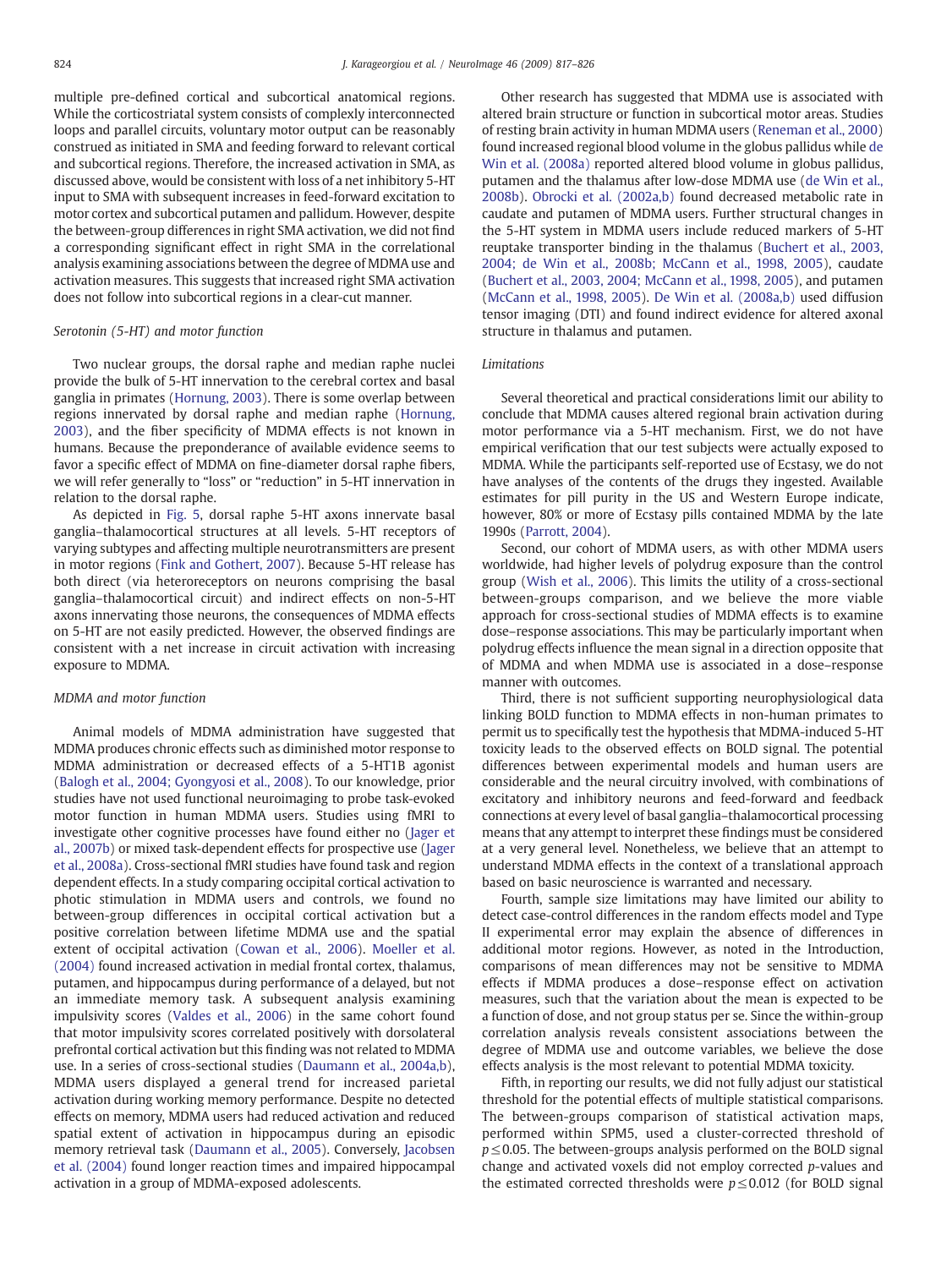<span id="page-8-0"></span>change) and  $p \le 0.018$  for activated voxels. For the within-group correlation analysis of MDMA effects on outcome variables, the corrected p value threshold for statistical significance was  $p \leq 0.012$ for the percent signal change measure and  $p \leq 0.015$  for the percent activated voxels measures. As a result, only the finding for the correlation of MDMA use and percent activated voxels in right thalamus and right postcentral gyrus would have remained significant if these thresholds were applied. While adjusting for repeated statistical comparisons is an important method to avoid Type I error, the consistent direction of the effects across regions and the size of the correlation coefficients suggests that the observed results are not chance findings.

# Implications

In the presence of normal task performance, the clinical relevance of the observed findings remains uncertain, but is suggestive of widespread brain effects of MDMA use on motor circuitry. As noted previously (Bondi et al., 2005; Vannini et al., 2007), other researchers have suggested that increased activation in the face of preserved task performance may suggest that additional brain resources are necessary to achieve the same outcome. As such, it is possible that MDMA use may reduce the efficiency of brain function during motor task performance. We have thus far demonstrated a positive correlation with MDMA use and spatial extent of activation in visual cortex (Cowan et al., 2006) and, here, expand that finding to include both spatial extent of activation and magnitude of BOLD signal change in motor regions. Additional studies probing specific neurocognitive aspects of motor function in relation to neurophysiology seem warranted. Inferences regarding the connection between MDMA use, reduced 5-HT signaling, and the observed findings require additional research linking MDMA and 5-HT neurophysiology in non-human primates to non-invasive imaging markers in human MDMA users. Because motor system is intimately connected with 5-HT function, it is possible that alterations in motor function may predict effects elsewhere in the brain, including regions involved in mood and higher cognitive functions. These results raise the concern that recreational MDMA use is associated with long-lasting effects on brain neurophysiology.

### Acknowledgments

The authors wish to thank Amy L. Bauernfeind, Kimberly L. Morton, and Christopher J. Cannistraci for their technical advice. We would like to thank the following funding agencies for their generous support of this work: NIDA — DA015137, DA020149 and DA00366 to RLC; NCRR — Vanderbilt CTSA UL1 RR024975; NIMH — K23 MH01828 to RMS; NIMH K01-MH083052 to JUB.

# Appendix A. Supplementary data

Supplementary data associated with this article can be found, in the online version, at [doi:10.1016/j.neuroimage.2009.02.029.](http://dx.doi.org/doi:10.1016/j.neuroimage.2009.02.029)

#### References

- Alexander, G.E., Crutcher, M.D., DeLong, M.R., 1990. Basal ganglia–thalamocortical circuits: parallel substrates for motor, oculomotor, "prefrontal" and "limbic" functions. Prog. Brain Res. 85, 119–146.
- Balogh, B., Molnar, E., Jakus, R., Quate, L., Olverman, H.J., Kelly, P.A., Kantor, S., Bagdy, G., 2004. Effects of a single dose of 3,4-methylenedioxymethamphetamine on circadian patterns, motor activity and sleep in drug-naive rats and rats previously exposed to MDMA. Psychopharmacology (Berl) 173, 296–309.
- Bankson, M.G., Cunningham, K.A., 2001. 3,4-Methylenedioxymethamphetamine (MDMA) as a unique model of serotonin receptor function and serotonin– dopamine interactions. J. Pharmacol. Exp. Ther. 297, 846–852.
- Bondi, M.W., Houston, W.S., Eyler, L.T., Brown, G.G., 2005. fMRI evidence of compensatory mechanisms in older adults at genetic risk for Alzheimer disease. Neurology 64, 501–508.
- Brett, M., Anton, J.L., Valabregue, R., Poline, J.B., 2002. Region of interest analysis using an SPM toolbox.
- Buchert, R., Thomasius, R., Nebeling, B., Petersen, K., Obrocki, J., Jenicke, L., Wilke, F., Wartberg, L., Zapletalova, P., Clausen, M., 2003. Long-term effects of "ecstasy" use on serotonin transporters of the brain investigated by PET. J. Nucl. Med. 44, 375–384.
- Buchert, R., Thomasius, R., Wilke, F., Petersen, K., Nebeling, B., Obrocki, J., Schulze, O., Schmidt, U., Clausen, M., 2004. A voxel-based PET investigation of the long-term effects of "Ecstasy" consumption on brain serotonin transporters. Am. J. Psychiatry 161, 1181–1189.
- Carter, C.S., Heckers, S., Nichols, T., Pine, D.S., Strother, S., 2008. Optimizing the design and analysis of clinical functional magnetic resonance imaging research studies. Biol. Psychiatry 64, 842–849.
- Cowan, R.L., 2007. Neuroimaging research in human MDMA users: a review. Psychopharmacology (Berl) 189, 539–556.
- Cowan, R.L., Haga, E., deB, F.B., Dietrich, M.S., Vimal, R.L., Lukas, S.E., Renshaw, P.F., 2006. MDMA use is associated with increased spatial BOLD fMRI visual cortex activation in human MDMA users. Pharmacol. Biochem. Behav. 84, 219–228.
- Cowan, R.L., Bolo, N.R., Dietrich, M., Haga, E., Lukas, S.E., Renshaw, P.F., 2007a. Occipital cortical proton MRS at 4 Tesla in human moderate MDMA polydrug users. Psychiatry Res. 155, 179–188.
- Cowan, R.L., Bolo, N.R., Dietrich, M., Haga, E., Lukas, S.E., Renshaw, P.F., 2007b. Occipital cortical proton MRS at 4 Tesla in human moderate MDMA polydrug users. Psychiatry Res. 155, 179–188.
- Cowan, R.L., Roberts, D.M., Joers, J.M., 2008. Neuroimaging in human MDMA (Ecstasy) users. Ann. N.Y. Acad. Sci. 1139, 291–298.
- Daumann, J., Fimm, B., Willmes, K., Thron, A., Gouzoulis-Mayfrank, E., 2003a. Cerebral activation in abstinent ecstasy (MDMA) users during a working memory task: a functional magnetic resonance imaging (fMRI) study. Brain Res.Cogn Brain Res. 16, 479–487.
- Daumann, J., Schnitker, R., Weidemann, J., Schnell, K., Thron, A., Gouzoulis-Mayfrank, E., 2003b. Neural correlates of working memory in pure and polyvalent ecstasy (MDMA) users. Neuroreport 14, 1983–1987.
- Daumann, J., Fischermann, T., Pilatus, U., Thron, A., Moeller-Hartmann, W., Gouzoulis-Mayfrank, E., 2004a. Proton magnetic resonance spectroscopy in ecstasy (MDMA) users. Neurosci. Lett. 362, 113–116.
- Daumann, J., Hensen, G., Thimm, B., Rezk, M., Till, B., Gouzoulis-Mayfrank, E., 2004b. Selfreported psychopathological symptoms in recreational ecstasy (MDMA) users are mainly associated with regular cannabis use: further evidence from a combined cross-sectional/longitudinal investigation. Psychopharmacology (Berl) 173, 398–404.
- Daumann, J., Fischermann, T., Heekeren, K., Henke, K., Thron, A., Gouzoulis-Mayfrank, E., 2005. Memory-related hippocampal dysfunction in poly-drug ecstasy (3,4 methylenedioxymethamphetamine) users. Psychopharmacology (Berl) 180, 607–611.
- de Win, M.M., Jager, G., Booij, J., Reneman, L., Schilt, T., Lavini, C., Olabarriaga, S.D., den Heeten, G.J., van den, B.W., 2008a. Sustained effects of ecstasy on the human brain: a prospective neuroimaging study in novel users. Brain 131, 2936–2945.
- de Win, M.M., Jager, G., Booij, J., Reneman, L., Schilt, T., Lavini, C., Olabarriaga, S.D., Ramsey, N.F., Heeten, G.J., van den, B.W., 2008b. Neurotoxic effects of ecstasy on the thalamus. Br. J. Psychiatry 193, 289–296.
- DeVito, J.L., Anderson, M.E., Walsh, K.E., 1980. A horseradish peroxidase study of afferent connections of the globus pallidus in Macaca mulatta. Exp. Brain Res. 38, 65–73.
- Fals-Stewart, W., O'Farrell, T.J., Freitas, T.T., McFarlin, S.K., Rutigliano, P., 2000. The timeline followback reports of psychoactive substance use by drug-abusing patients: psychometric properties. J. Consult. Clin. Psychol. 68, 134–144.
- Fink, K.B., Gothert, M., 2007. 5-HT receptor regulation of neurotransmitter release. Pharmacol. Rev. 59, 360–417.
- First, M.B., Spitzer, R.L., Gibbon, M., Williams, J.B.W., 1997. Structured Clinical Interview for DSM-IV Axis I Disorders (SCID-I), Clinician Version. American Psychiatric Press, Washington, D.C.
- Fransson, P., Kruger, G., Merboldt, K.D., Frahm, J., 1999. Temporal and spatial MRI responses to subsecond visual activation. Magn Reson.Imaging 17, 1–7.
- Green, A.R., Mechan, A.O., Elliott, J.M., O'Shea, E., Colado, M.I., 2003. The pharmacology and clinical pharmacology of 3,4-methylenedioxymethamphetamine (MDMA, "ecstasy"). Pharmacol. Rev. 55, 463–508.
- Gyongyosi, N., Balogh, B., Kirilly, E., Kitka, T., Kantor, S., Bagdy, G., 2008. MDMA treatment 6 months earlier attenuates the effects of CP-94,253, a 5-HT(1B) receptor agonist, on motor control but not sleep inhibition. Brain Res. 1231, 34–46.
- Herrero, M.T., Barcia, C., Navarro, J.M., 2002. Functional anatomy of thalamus and basal ganglia. Childs Nervous System 18, 386–404.
- Holland, B.S., Copenhaver, M.D., 1987. An improved sequentially rejective Bonferroni test procedure. Biometrics 43, 417–424.
- Holsapple, J.W., Preston, J.B., Strick, P.L., 1991. The origin of thalamic inputs to the "hand" representation in the primary motor cortex. J. Neurosci. 9, 2644–2654.
- Hornung, J.P., 2003. The human raphe nuclei and the serotonergic system. J. Chem. Neuroanat. 26, 331–343.
- Jacobs, B.L., Fornal, C.A., 1997. Serotonin and motor activity. Curr. Opin. Neurobiol. 7, 820–825.
- Jacobsen, L.K., Mencl, W.E., Pugh, K.R., Skudlarski, P., Krystal, J.H., 2004. Preliminary evidence of hippocampal dysfunction in adolescent MDMA ("ecstasy") users: possible relationship to neurotoxic effects. Psychopharmacology (Berl) 173, 383–390.
- Jager, G., de Win, M.M., Vervaeke, H.K., Schilt, T., Kahn, R.S., van den, B.W., van Ree, J.M., Ramsey, N.F., 2007a. Incidental use of ecstasy: no evidence for harmful effects on cognitive brain function in a prospective fMRI study. Psychopharmacology (Berl) 193, 403–414.